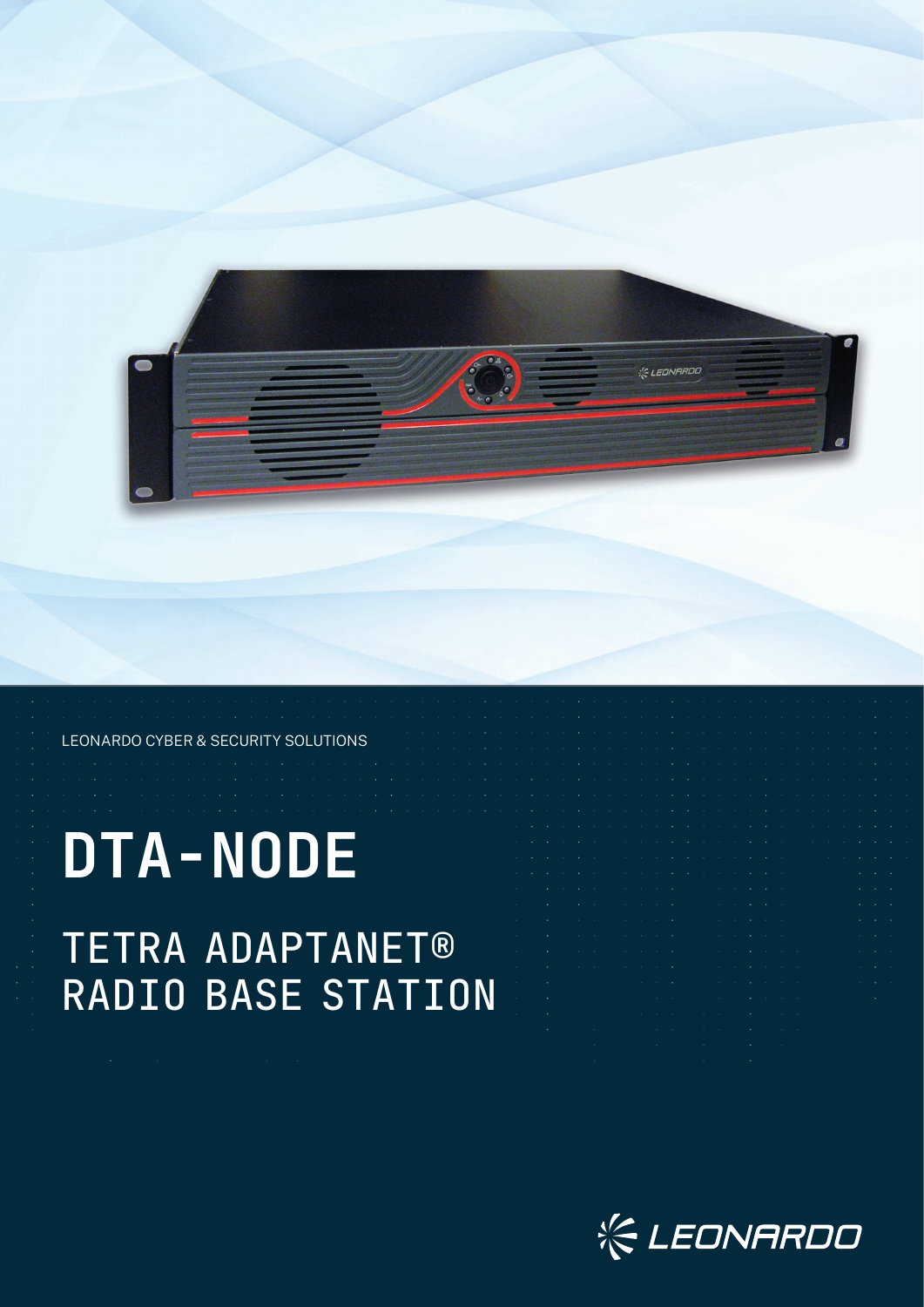Adaptanet® DTA-Node is a new step forward in Leonardo TETRA Radio Base Stations.

Designed to ensure compatibility with previous generation Adaptanet® BS-Node systems, it features flexibility and efficiency required by demanding PMR users and ensure the reliability and security required for the challenges of the next years.



# DTA-NODE EVOLUTION IN CONTINUITY

Leonardo **DTA-Node** is the result of an evolution process of company in TETRA technology. Distinguished by an innovative hardware architecture, the Adaptanet® DTA-Node maintains leading features of BS Node and BS Node-C radio base stations, adding a new level of modularity and flexibility and maintains fully interoperability with previous RBS generation that can be used in mixed configurations under the control of Leonardo CSP core network.

### DTA: A NEW FLEXIBLE ARCHITECTURE

DTA is the new family of Leonardo convergent modular multi technology radio base stations, leveraging powerful hardware modules, increased security and high degree of flexibility. Complex TETRA networks can be realized by combining the same building block, called DTA carrier, implementing a complete transceiver in terms of computational power, synchronization capabilities, radio and terrestrial interfaces.

DTA carrier is enchased in 19 inched standard shelf allowing modularity in node construction and provides Ethernet ports for interconnection with the external world. Each DTA carrier module provides all the TETRA functionality, with two or three-way receiving diversity, and

- it is constituted by three boards providing: **•** Radio Transceiver Base Band functions
- **•** Radio frequency Unit function
- **•** Power Supply Unit function.

Current TETRA DTA Carrier features a 25W RF power after branching and is housed in a rack mountable 2U chassis.

#### FROM DTA CARRIER TO DTA-NODE

Several DTA carrier can be stacked to compose a complete base station with the addition of branching elements, Power Distribution Unit (PDU) and I/O expansion unit DTA Nodes are fully compliant with Adaptanet® TETRA networks and can be mixed to our existing BS Nodes in technology homogeneous but mixed architecture infrastructures.

The TETRA DTA-Node normally operates under control of application layers provided by the core element CSP-CM (CSP Communication Manager), but it can also work standalone from the rest of the network in so-called "Fall-back" mode (isolated mode).

In this situation the DTA-Node is able to provide some limited telephonic services to the mobile users under its coverage area. A DTA-Node contains:

- **•** DTA Carriers
- **•** Braching unit including combiners, duplexers, VSWR meter, LNA, splitter and filters ensuring the correct matching and handling of DTA carriers and antennas configuration
- **•** Interface modules providing I/O expansion and simplifying LAN and power connections
- **•** Power Distribution Unit (PDU).

The DTA-Node can be configured with hybrid or cavity combiners according to the requirements and can be providing with 2 TRX or 4 TRX version (Bi or Tri-Divesity).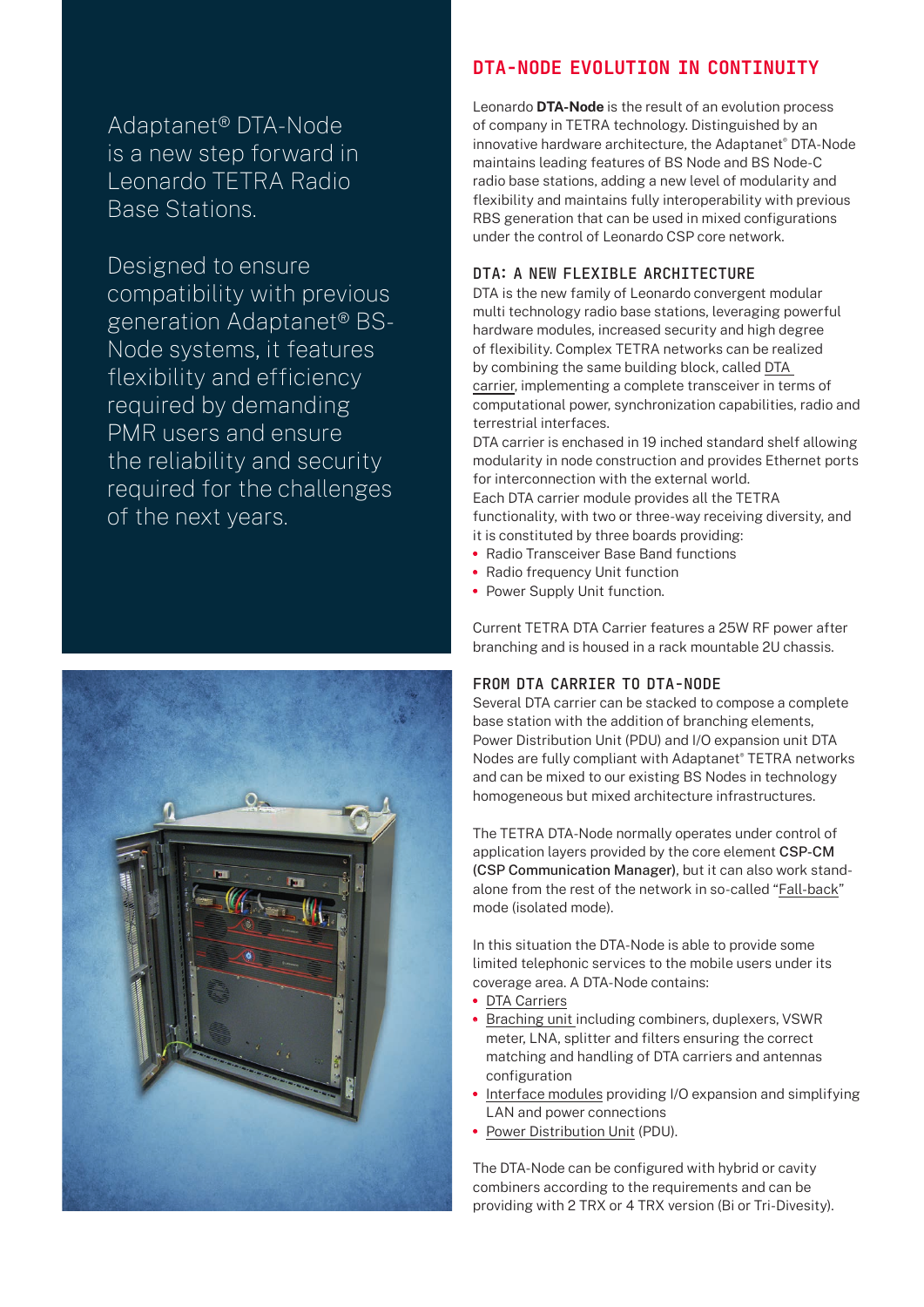## REDUNDANCY AND RELIABILITY

Availability, maintainability and ease of use are ensured by a combination of hardware characteristics and architectural features that allow to implement effective and robust professional networks solutions.

DTA-Node supports remote firmware upgrade, SNMP management and eased maintenance thanks to modular approach that allows low MTTR.

Branching 6U and DTA Carrier are mounted on sliding guides to facilitate operations maintenance from the front side. DTA-Node is also characterized by enhanced cyber security with cyber agent and embedded firewall.

The DTA Node is able to detect faults related to external conditions (i.e. data link connection loss or excessive VSWR on active antennas), or failure of internal modules through build-in observation points and periodic diagnostic. Fault tolerance characteristics have been enhanced with:

- **•** Capability of self-reconfiguration in case of failures. In particular, the failure of the radio transceiver will not have any impact on the others.
- **•** Redundancy of link toward other network elements, with autonomous capability of switching to one of them when the other fails.
- **•** Possible of redundancy of major modules, all data routes and main power supply
- **•** Capability of automatically activated fallback mode in the event of an interruption in both the DTA Node links in order to allow the functionality within the coverage area.

# KEY FEATURES

- **•** Direct connection to IP backbone through Ethernet ports
- **•** Powerful Fallback Mode supporting group/individual calls, data transmission and encryption
- **•** TETRA Air-Interface Encryption TEA
- **•** Selection of hybrid or cavity combiners
- **•** 2 or 3 ways diversity
- **•** Multi slot packed data for enhanced TETRA services
- **•** Enhanced security (cyber agent with embedded firewall)

## DTA CARRIER VARIANTS

Thanks to the flexibility of the architecture, the following variant of DTA carrier are provided and certified:

**•** 380-470 MHz (UHF), High Power



Particular of the DTA carriers